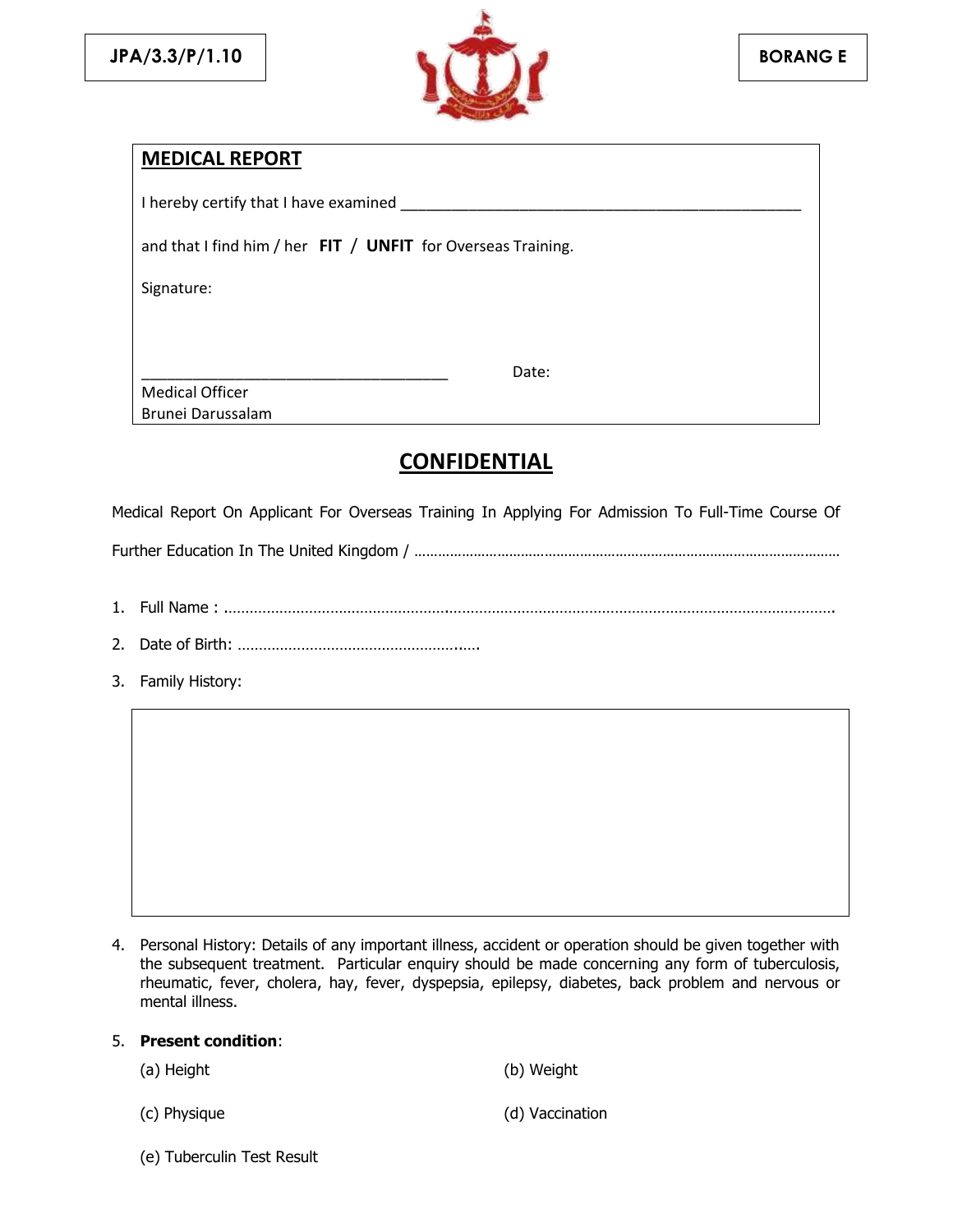| 6. | <b>Respiratory System:</b>              |           |                     |       |  |
|----|-----------------------------------------|-----------|---------------------|-------|--|
|    | (a) Nose                                |           | (b) Pharynx         |       |  |
|    | (c) Chest expansion                     |           | (d) Lungs (R. & L.) |       |  |
|    | (e) Complete X-ray report of the chest: |           |                     |       |  |
|    | Film No:                                | Hospital: |                     | Date: |  |
|    |                                         |           |                     |       |  |
| 7. | <b>Circulatory System:</b>              |           |                     |       |  |
|    | (a) Pulse                               |           | (b) Heart           |       |  |
|    | (c) Blood Pressure                      |           |                     |       |  |
| 8. | <b>Alimentary System:</b>               |           |                     |       |  |
|    | (a) Appetite                            |           | (b) Digestion       |       |  |
|    | (c) Bowels                              |           | (d) Teeth           |       |  |
|    | (e) Tongue                              |           | (f) Spleen          |       |  |
|    | (g) Liver                               |           | (h) Rupture         |       |  |
|    | (i) Hemorrhoids                         |           |                     |       |  |
| 9. | <b>Nervous System:</b>                  |           |                     |       |  |
|    | (a) Temperament                         |           | (b) Reflexes        |       |  |
|    | (c) Hearing                             |           | (d) Sight           |       |  |
|    | 10. Reproductive System:                |           |                     |       |  |
|    | (a) Varicoceie                          |           | (b) Syphilis        |       |  |
|    | (c) Gonorrhea                           |           | (d) Deposit         |       |  |
|    | 11. Urinary System:                     |           |                     |       |  |
|    | (a) Specific gravity                    |           | (b) Albumin         |       |  |
|    | (c) Sugar                               |           | (d) Deposit         |       |  |
|    | (e) Miscellaneous                       |           |                     |       |  |